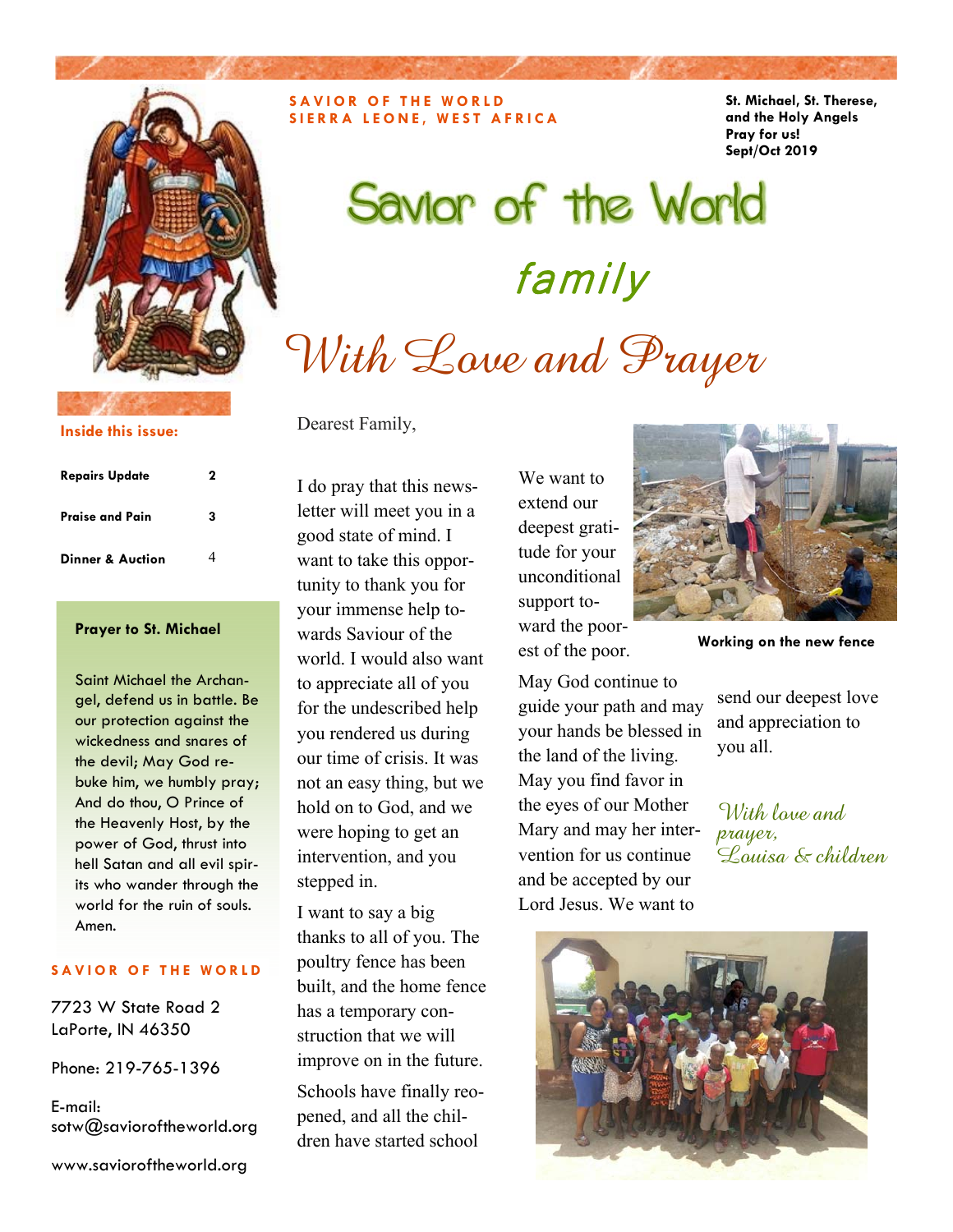

Page 2

## **Update on the repairs of the home and school fees**

Your outpouring of love to the children of Savior of the World has been phenomenal Donations in August came to a total of \$12,630. This is enough money to send all the children to school and to cover the cost of the zinc panel fencing. The remainder (about \$700) will be saved for the future expense of a permanent concrete fence (about \$9,000).

### **Praise and Pain**

Dear Friends of the Savior of the World Family,

May the Peace of Jesus Christ be with you now and always!

My brothers and sisters in Christ,

This is the meaning of true love, to give until it hurts.

These words that flowed forth so easily and so often from the heart and lips of Mother Teresa of Kolkata coincide wonderfully with other words of hers that certainly deserve our attention:

Our total surrender to God means to be entirely at the disposal of the Father as Jesus and Mary were. In giving ourselves completely to God, because God has given himself to us, we are entirely at His disposal: to take whatever He gives and to give whatever He takes with a big smile;

It is thus that we will be all powerful with Him who strengthens us (Phil. 4:13).

God has given the children knowledge, skills and abilities that allows them to do everything that God would want them to do. Because all

of you who are sponsors, donors and benefactors have continued to support the children with generosity and the spirit of self-sacrifice, the children have learned what is necessary to love each other as a family. That means to love with generosity and a spirit of self-sacrifice.

Louisa Aminata and Kadiatu, I am sure, remember the precious moments before the Savior of the World Family came together when God gave them an opportunity to smile in very unpleasant circumstances.

#### **We are entirely at His disposal: to take whatever He gives and to give whatever He takes with a big smile**

All of us who were there in Freetown before the Savior of the World began, remember another Kadiatu, Kadiatu Kamara. We have spoken about her in previous newsletters.

Because Kadiatu suffered as Jesus suffered, she became the backbone of the new Savior of the World Family. She was a brutalized victim of the rebels. They cut off her lips, they cut off her ears, they cut off her nose, they pulverized *(Continued on page 3)*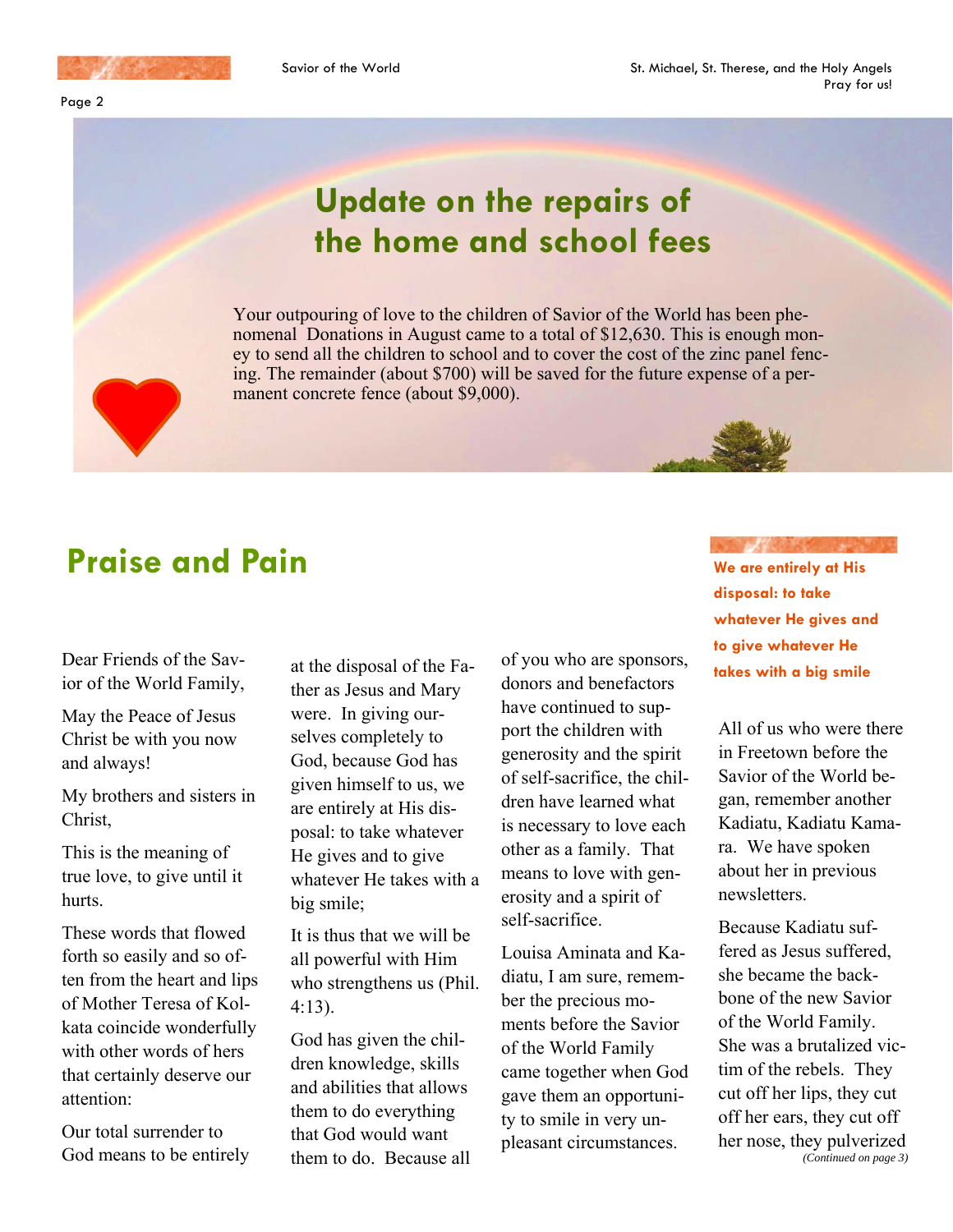

### **Praise and Pain**

her eye sockets and her jaws; her face no longer looked human. Because she was deathly afraid that anyone who saw her face would scream, she kept her head completely covered with a dirty cloth. She could talk only with great difficulty, she could eat rice only one grain at a time, and it was truly a wonder that she could see and hear.

In her heart, however, Kadiatu yearned to be loved. She gradually discovered that God was speaking to her in the silence of her heart… and that His words were words of love, welcome, appreciation and promise. With the help of Louisa Aminata, Louisa's friend Fatmata, and two other women, Kadiatu came to realize that she could sing in praise of God's gracious, tender mercy and actually become God's special daughter and friend through baptism, the Eucharist and confirmation. She could become a person destined for heaven.

*(Continued from page 2)* **Kadiatu belonged to the** Islamic community when me for the journal Africa she became Catholic. Fatmata soon introduced me to her mother, who was severely ill but also wanted to join the Family of the divine Savior. At the time of her baptism, Fatmata's mother said to me, "Father, does baptism mean that I no longer belong to my own family?" I had to explain to her that the Catholic sacraments actually change you so that you can love your family and receive their love with a new spirit of trust, responsibility, peace and joy.

> I present to you two African Moslem women who know that God is Love. They are opening doors to a new society where Jesus is recognized for who he is: the Redeemer who is eternally our Lord and our God. They both revere Kadiatu Kamara as a sister to all those who live within the mystifying darkness of God's Will during times of great loneliness and pain. The woman below is Raniya Mohammed, who has

written an article with Tomorrow, the 2018 issue. In this article she



explains that God wishes each and every one of us to appreciate ourselves as his gift to the human family. Hence we should live with a positive self-image, but this is only possible if we obey God's will. Raniya emphasizes that the one who submits oneself wholeheartedly to God's will – even when it is painful – finds security and peace in God's benevolence.

This woman below is soon to be a Catholic. I shall call her Zoeya – an Arabic word meaning "light and radiance". She shares Raniya's convictions and exercises an



exhilarating, positive influence on Raniya. She has just completed a publishable paper that offers the details for community projects that would give all teenagers the opportunity to learn together the moral uprightness of friendships and lifestyles that preclude all forms of extramarital sexual activity and that would include God's prerogatives for the dignity of the woman, the dignity of the man and the dignity of marriage even for those people who are suffering in the cesspools of poverty.

God intends each and every human being to be a sister for you, a sister for me, a brother for you, a brother for me. We discover each other through generosity and self-sacrifice. May you make your home in the Pure Heart of Mary so that you may share her exhilarating peace and joy with everyone you meet, now and always. Amen. Alleluia!

*Fr. Umuhozanimana*